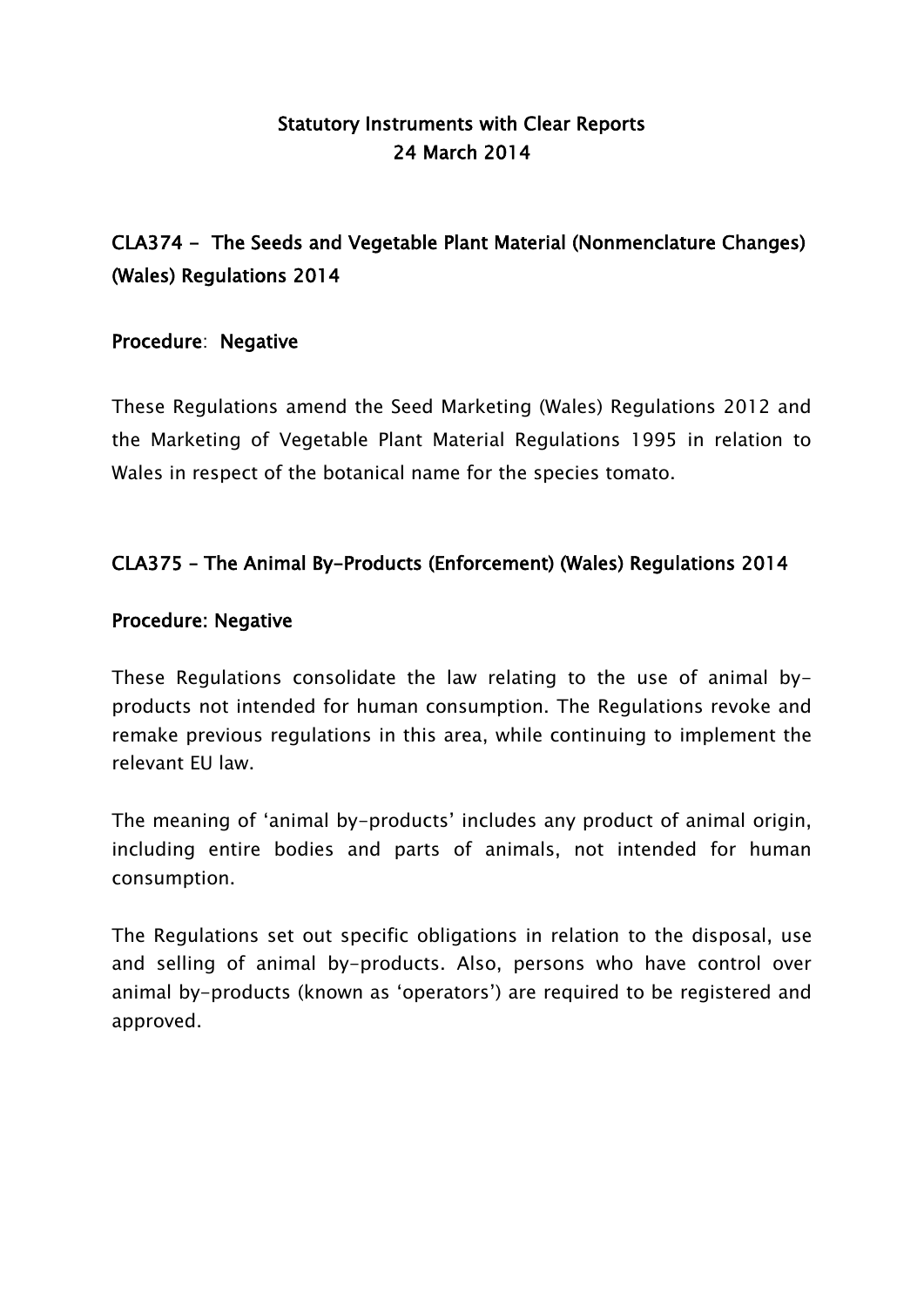## CLA376 - The Plant Health (Wales) (Amendment) Order 2014

### Procedure: Negative

This Order amends the Plant Health (Wales) Order 2006 (S.I. 2006/1643 (W. 158)) ("the principal Order").

Articles 5, 8 to 12, 14 to 17 of this Order amend the principal Order by revising the existing control measures to prevent the introduction and spread of Ceratocystis fimbriata f. spp. platani Walter and Cryphonectria parasitica (Murrill) Barr. The amendments also implement the specific control measures in the Commission Implementing Decisions referred to in article 3(1)(b) and Commission Implementing Decision 2013/67/EU.

Article 3(1)(a) implements Commission Implementing Decision 2013/253/EU.

Articles 3(1)(e), 4 and 6 of this Order amend the definition of "protected zone" in article 2(1) of the principal Order, and make minor amendments to articles 6(2) and 12(2), of the principal Order to take account of Commission Regulation (EC) No 690/2008.

Article 7 makes provision prohibiting a person from landing in Wales plants of Pinus L. intended for planting unless prior written notification has been given to an authorised inspector.

Article 13 amends Schedule 3 to the principal Order to implement Commission Implementing Decision 2012/219/EU.

Article 3(1)(a), (b) and (f) provides for the references to Commission Decision 2006/473/EC, Commission Implementing Decision 2012/756/EU, Commission Implementing Decision 2012/697/EU, Commission Implementing Decision 2012/270/EU, Commission Implementing Decision 2012/138/EU and Commission Regulation (EC) No 690/2008 in the principal Order to be read as references to those instruments as amended from time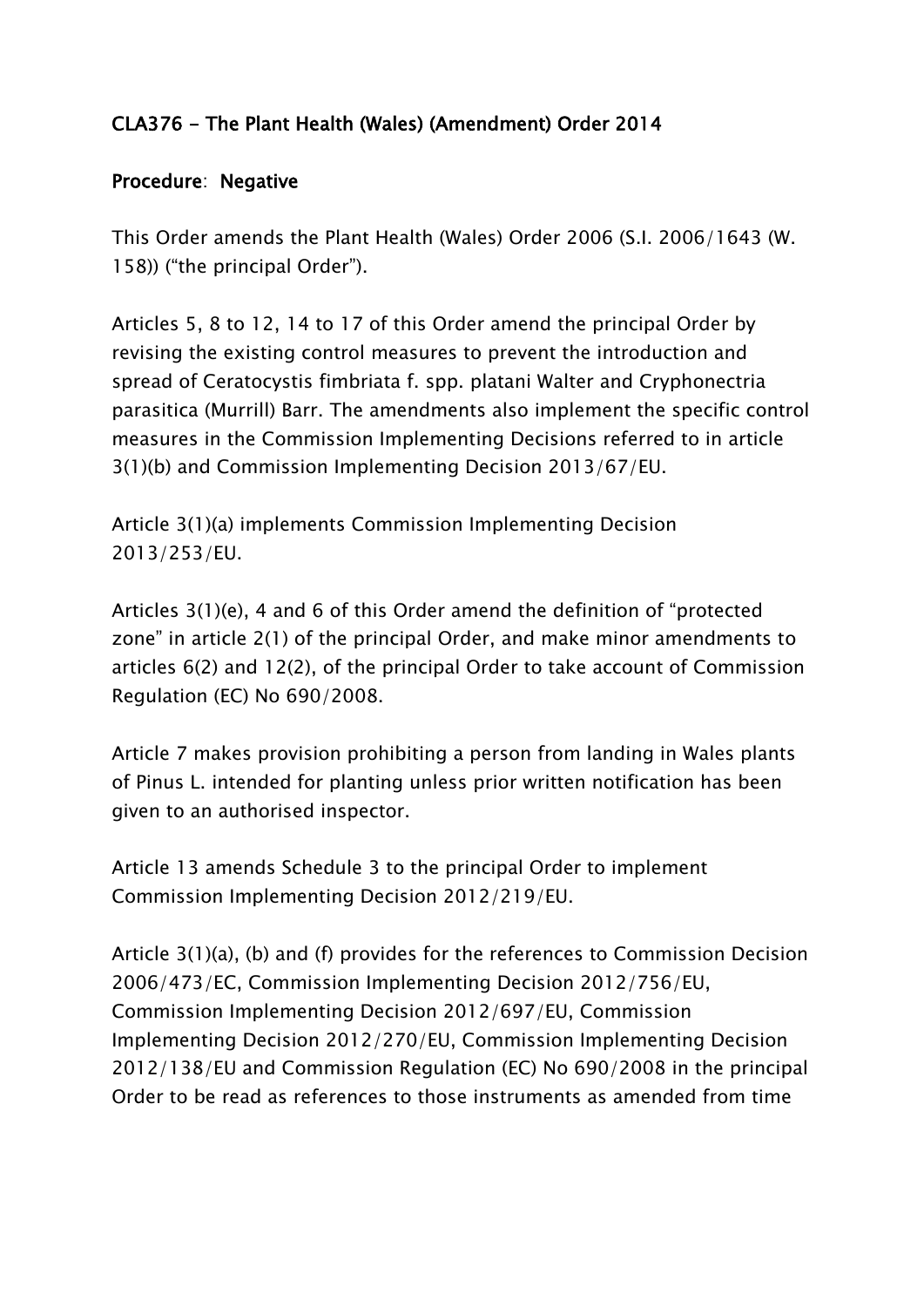## CLA377 - The National Health Service (Dental Charges) (Wales) (Amendment) Regulations 2014

### Procedure: Negative

These Regulations amend, with effect from 1 April 2014, the charges applicable to dental treatment administered under Bands 1,2 and 3.

## CLA378 - The Firefighters" Pension (Wales) Scheme (Contributions) (Amendment) Order 2014

#### Procedure: Negative

This Order amends the Firefighters" Pension (Wales) Scheme (set out in Schedule 2 to the Firemen"s Pension Scheme Order 1992 (S.I. 1992/129)) ("the Scheme") as it has effect in Wales.

The amendment provides different rates for pension contributions payable by members of the Scheme which increase according to the amount of pensionable pay which the member receives. The contribution rates are specified in the Table in paragraph 3 of Part A1 of Schedule 8 to the Scheme.

## CLA379 - The Firefighters" Pension Scheme (Wales) (Contributions) (Amendment) Order 2014

#### Procedure: Negative

These Regulations amend the Adoption Agencies (Wales) Regulations 2005 ("the Principal Regulations"), which make provision about the exercise by adoption agencies (that is, local authorities and registered adoption societies) of their functions in relation to adoption under the Adoption and Children Act 2002. They come into force on 1 April 2014.

The Principal Regulations require that, when an adoption agency is considering adoption for a child, the agency must refer the case to an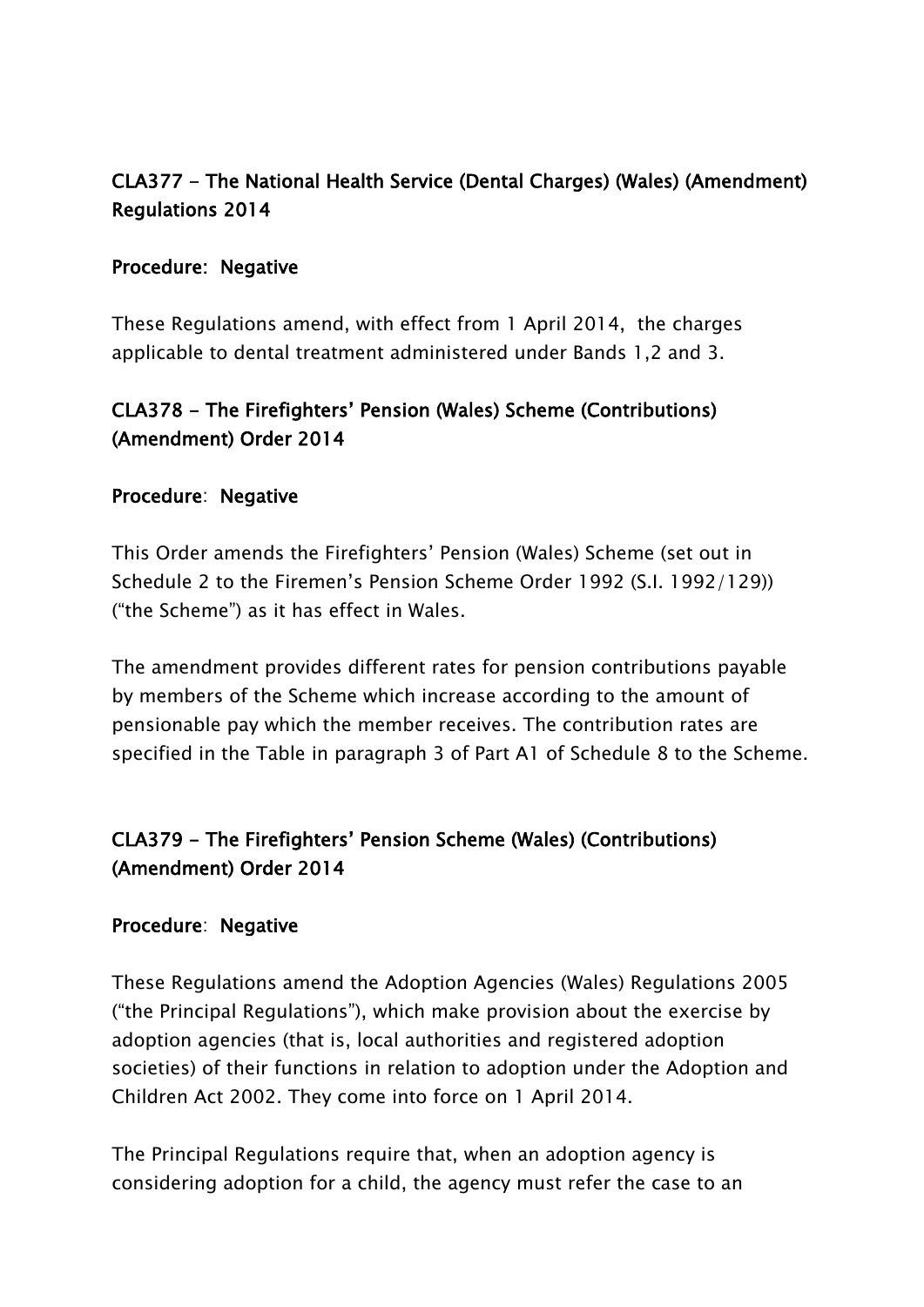adoption panel, which must then make a recommendation to the agency as to whether the child should be placed for adoption.

These Regulations amend the Principal Regulations to provide greater flexibility for adoption agencies when constituting an adoption panel, whether on their own or jointly with other adoption agencies.

## CLA381- The Valuation Tribunal for Wales (Wales) (Amendment) Regulations 2014

### Procedure: Negative

These Regulations amend the Valuation Tribunal for Wales (Wales) Regulations 2010 to reflect the introduction of the Council Tax Reduction Schemes (Default Scheme) (Wales) Regulations 2013 and the Council Tax Reduction Schemes and Prescribed Requirements (Wales) Regulations 2013.

### CLA383 - The Adoption Agencies (Wales) (Amendment) Regulations 2014

#### Procedure: Negative

These Regulations amend the Adoption Agencies (Wales) Regulations 2005 ("the Principal Regulations"), which make provision about the exercise by adoption agencies (that is, local authorities and registered adoption societies) of their functions in relation to adoption under the Adoption and Children Act 2002. They come into force on 1 April 2014.

The Principal Regulations require that, when an adoption agency is considering adoption for a child, the agency must refer the case to an adoption panel, which must then make a recommendation to the agency as to whether the child should be placed for adoption.

These Regulations amend the Principal Regulations to provide greater flexibility for adoption agencies when constituting an adoption panel, whether on their own or jointly with other adoption agencies.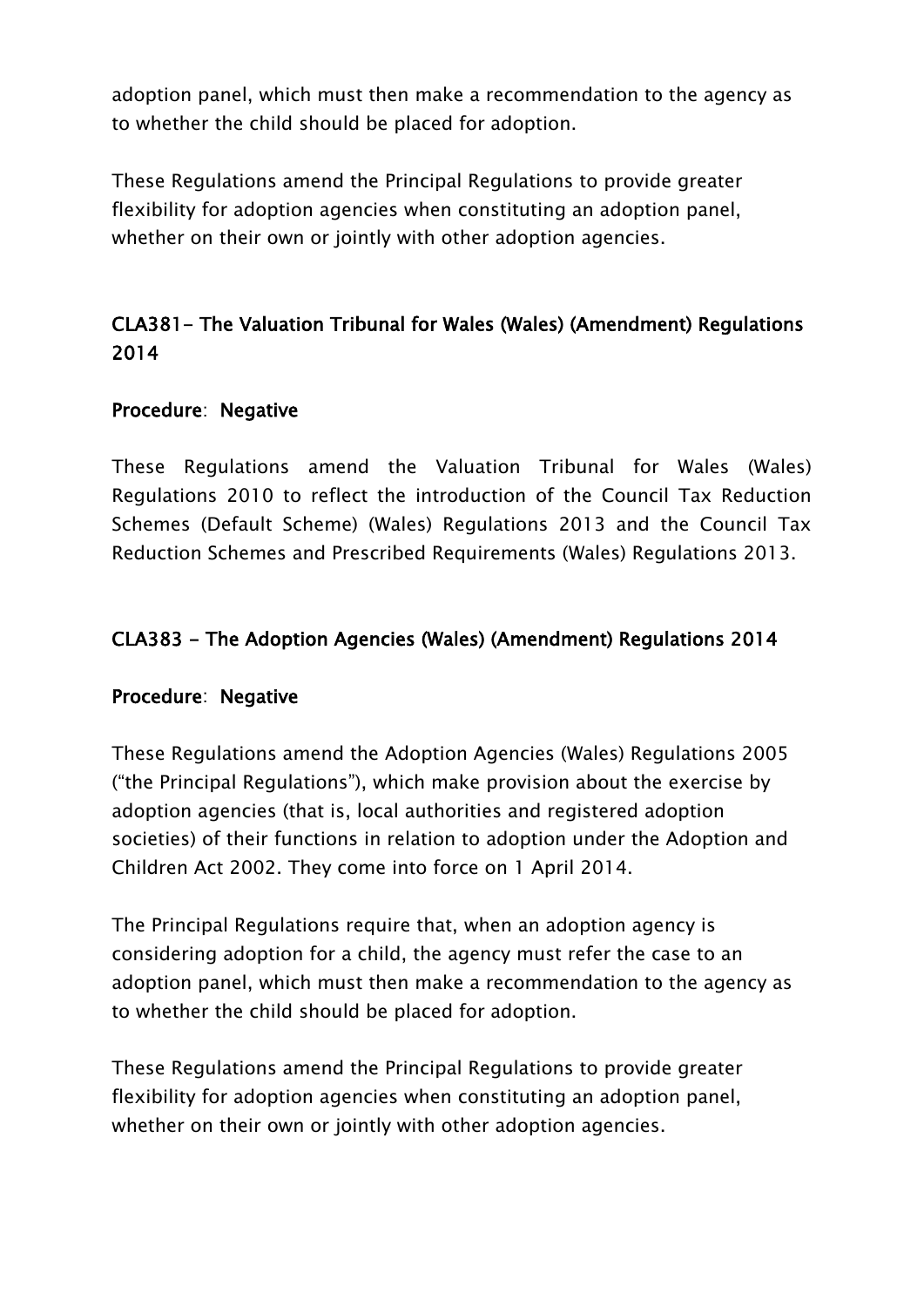## CLA384 - The Town and Country Planning (General Permitted Development) (Amendment) (Wales) Order 2014

### Procedure: Negative

This Order amends the Town and Country Planning (General Permitted Development) Order 1995 in relation to Wales. The changes relate to the following –

- change of use relating to storage or distribution;
- industrial and warehouse development:
- schools, colleges, universities and hospitals;
- office buildings; and
- shops, financial or professional services establishments.

## CLA385 - The Public Transport Users" Committee for Wales (Abolition) Order 2014

#### Procedure: Negative

This Order abolishes the Public Transport Users' Committee for Wales, established under article 3 of the Public Transport Users" Committee for Wales (Establishment) Order 2009 by virtue of sections 8 and 9 of the Transport (Wales) Act 2006.

CLA386 - The Town and Country Planning (Compensation) (Wales) Regulations 2014

#### Procedure: Negative

These Regulations prescribe various matters for the purposes of section 108 of the Town and Country Planning Act 1990.